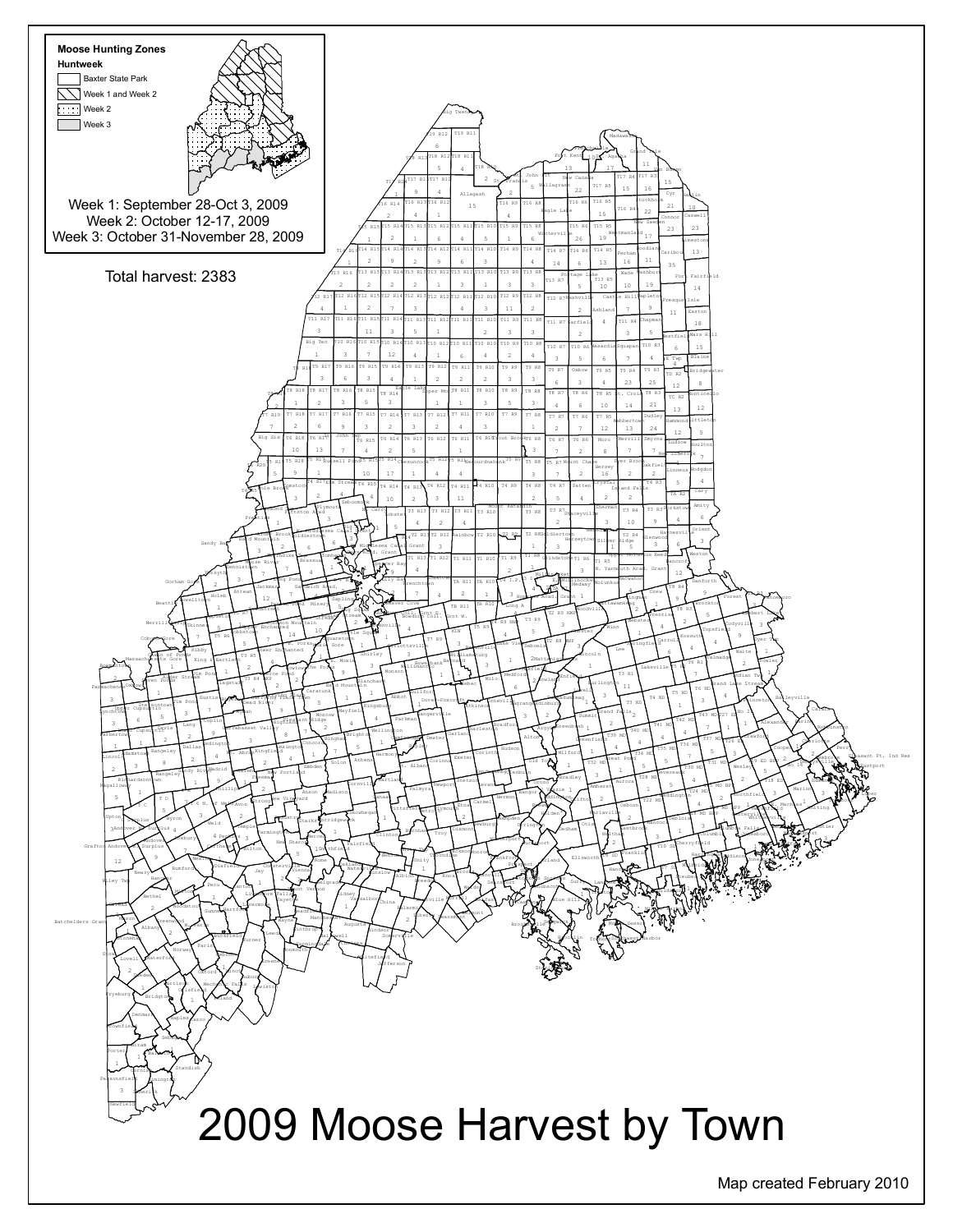| 2009 Maine moose season registered kill by WMD, season, permit type, and success rates. |                      |                          |                   |                      |                      |  |  |  |  |
|-----------------------------------------------------------------------------------------|----------------------|--------------------------|-------------------|----------------------|----------------------|--|--|--|--|
|                                                                                         |                      |                          |                   | 2009 Registrations   |                      |  |  |  |  |
| <b>WMD</b>                                                                              | Season               | Permit Type              | Number of Permits | Kill                 | <b>Success Rates</b> |  |  |  |  |
| 1                                                                                       | Sept.                | <b>BOP</b>               | 90                | 84                   | 93%                  |  |  |  |  |
|                                                                                         | Sept.                | <b>AOP</b>               | 5                 | 4                    | 80%                  |  |  |  |  |
|                                                                                         | Oct.                 | <b>BOP</b>               | 30                | 30                   | 100%                 |  |  |  |  |
|                                                                                         | Oct.                 | <b>AOP</b>               | 15                | 14                   | 93%                  |  |  |  |  |
| <b>WMD Subtotals</b>                                                                    |                      | 140                      | 132               | 94%                  |                      |  |  |  |  |
| 2                                                                                       | Sept.                | <b>BOP</b>               | 71                | 67                   | 94%                  |  |  |  |  |
|                                                                                         | Oct.                 | <b>BOP</b>               | 24                | 24                   | 100%                 |  |  |  |  |
|                                                                                         | <b>WMD Subtotals</b> |                          | 95                | 91                   | 96%                  |  |  |  |  |
| 3                                                                                       | Sept.                | <b>BOP</b>               | 169               | 145                  | 86%                  |  |  |  |  |
|                                                                                         | Sept.                | <b>AOP</b>               | 57                | 43                   | 75%                  |  |  |  |  |
|                                                                                         | Oct.                 | <b>BOP</b>               | 56                | 50                   | 89%                  |  |  |  |  |
|                                                                                         | Oct.                 | <b>AOP</b>               | 173               | 158                  | 91%                  |  |  |  |  |
|                                                                                         | <b>WMD Subtotals</b> |                          | 455               | 396                  | 87%                  |  |  |  |  |
| 4                                                                                       | Sept.                | <b>BOP</b>               | 191               | 178                  | 93%                  |  |  |  |  |
| <b>BOP</b><br>Oct.                                                                      |                      |                          | 64                | 57                   | 89%                  |  |  |  |  |
| <b>WMD Subtotals</b>                                                                    |                      |                          | 255               | 235                  | 92%                  |  |  |  |  |
| 5                                                                                       | Sept.                | <b>BOP</b>               | 94                | 84                   | 89%                  |  |  |  |  |
|                                                                                         | Oct.                 | <b>BOP</b>               | 31                | 30                   | 97%                  |  |  |  |  |
|                                                                                         | <b>WMD Subtotals</b> |                          | 125               | 114                  | 91%                  |  |  |  |  |
| 6                                                                                       | Sept.                | <b>BOP</b>               | 165               | 147                  | 89%                  |  |  |  |  |
|                                                                                         | Sept.                | <b>AOP</b>               | 70                | 41                   | 59%                  |  |  |  |  |
|                                                                                         | Oct.                 | <b>BOP</b>               | 55                | 52                   | 95%                  |  |  |  |  |
|                                                                                         | Oct.                 | <b>AOP</b>               | 210               | 175                  | 83%                  |  |  |  |  |
| <b>WMD Subtotals</b>                                                                    |                      | 500                      | 415               | 83%                  |                      |  |  |  |  |
| 7                                                                                       | Oct.                 | <b>BOP</b>               | 125               | 108                  | 86%                  |  |  |  |  |
|                                                                                         | <b>WMD Subtotals</b> |                          | 125               | 108                  | 86%                  |  |  |  |  |
| 8                                                                                       | Oct.                 | <b>BOP</b>               | 235               | 214                  | 91%                  |  |  |  |  |
|                                                                                         |                      | <b>WMD Subtotals</b>     | 235               | 214                  | 91%                  |  |  |  |  |
| 9                                                                                       | Oct.                 | <b>BOP</b>               | 50                | 49                   | 98%                  |  |  |  |  |
|                                                                                         |                      | <b>WMD Subtotals</b>     | 50                | 49                   | 98%                  |  |  |  |  |
| 10                                                                                      | Oct.                 | <b>BOP</b>               | 100               | 58                   | 58%                  |  |  |  |  |
|                                                                                         | Oct.                 | <b>AOP</b>               | 10                | $\overline{7}$       | 70%                  |  |  |  |  |
|                                                                                         |                      | <b>WMD Subtotals</b>     | 110               | 65                   | 59%                  |  |  |  |  |
| 11                                                                                      | Sept.                | <b>BOP</b>               | 120               | 86                   | 72%                  |  |  |  |  |
|                                                                                         | Sept.                | <b>AOP</b>               | 30                | 15                   | 50%                  |  |  |  |  |
|                                                                                         | Oct.                 | <b>BOP</b>               | 40                | 35                   | 88%                  |  |  |  |  |
| <b>AOP</b><br>Oct.                                                                      |                      | 90                       | 60                | 67%                  |                      |  |  |  |  |
|                                                                                         |                      | <b>WMD Subtotals</b>     | 280               | 196                  | 70%                  |  |  |  |  |
| 12                                                                                      | Oct.                 | <b>BOP</b><br><b>AOP</b> | 35                | 28<br>13             | 80%<br>65%           |  |  |  |  |
|                                                                                         | Oct.                 |                          | 20                |                      |                      |  |  |  |  |
| <b>WMD Subtotals</b>                                                                    |                      | 55                       | 41                | 75%<br>77%           |                      |  |  |  |  |
| 13                                                                                      | Oct.                 | <b>BOP</b>               | 35<br>10          | 27<br>$\overline{c}$ | 20%                  |  |  |  |  |
| Oct.<br><b>AOP</b><br><b>WMD Subtotals</b>                                              |                      |                          | 45                | 29                   | 64%                  |  |  |  |  |
| 14                                                                                      | Oct.                 | <b>BOP</b>               | 35                | 28                   | 80%                  |  |  |  |  |
|                                                                                         |                      |                          |                   |                      |                      |  |  |  |  |

Table 1. 2009 Maine moose season registered kill by WMD, season, and permit type.